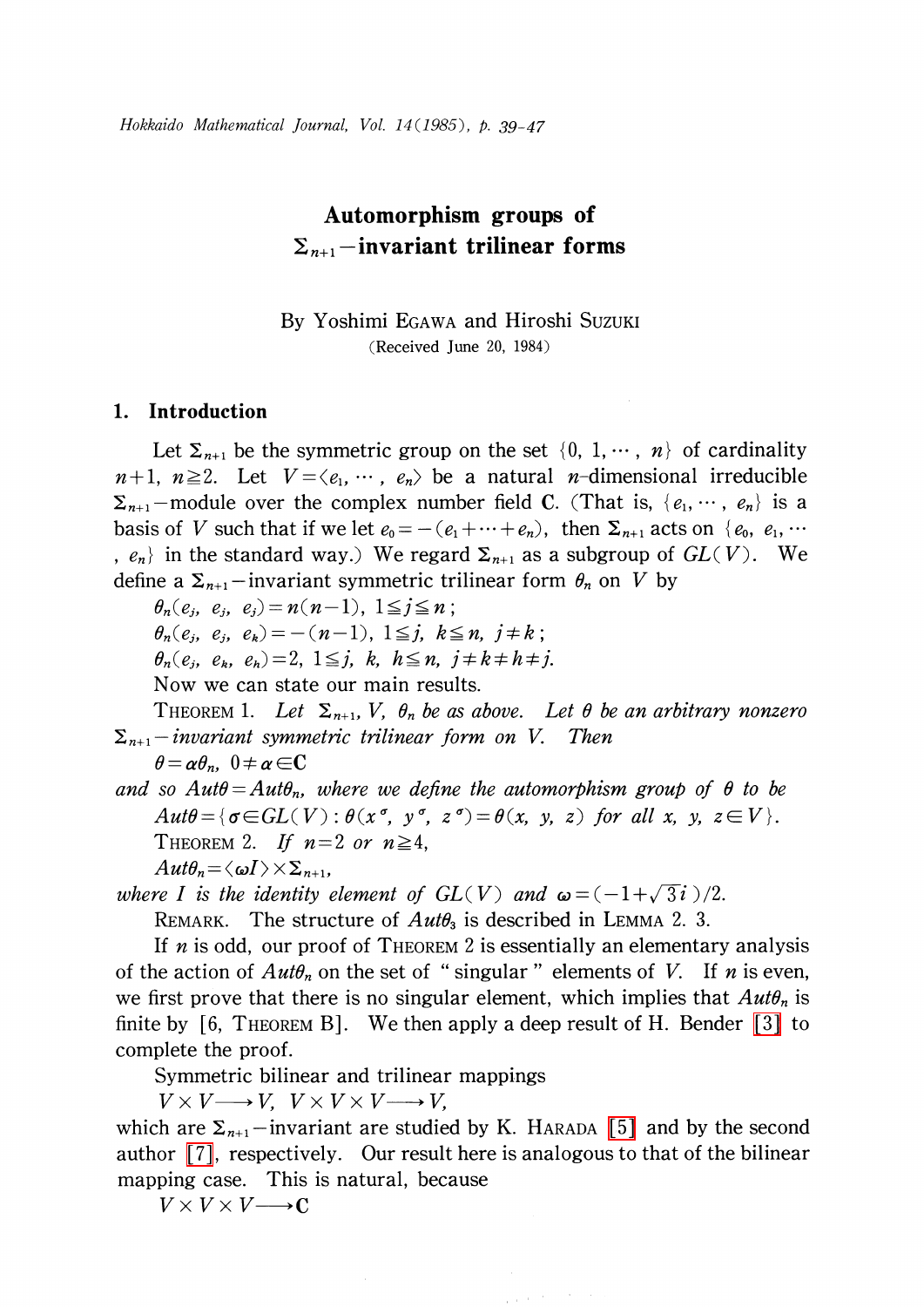can be viewed as

 $V \times V \longrightarrow V^{*}$ .

Symmetric multilinear mappings

 $V\times V\times V\times V\longrightarrow V$ 

of degree 4, which are invariant under the standard actions of the Mathieu groups  $M_{11}$  and  $M_{23}$  with dim  $V=10$  and 22 respectively will be studied in a subsequent paper as an application of [Theorem](#page-0-0) 2. Moreover  $\Sigma_{n+1}$ invariant multilinear mappings of degree 4 will also be studied in it.

For other examples of interesting trilinear forms, the reader is referred to A. ADIER  $[1, 2]$ , D. FROHARDT  $[4]$ , etc.

We conclude this seotion with the proof of [Theorem](#page-0-1) 1.

PROOF of THEOREM 1. Let

 $\beta=\theta(e_{j}, e_{j}, e_{j}),$ 

 $\gamma=\theta(e_{j}, e_{j}, e_{k}), \, j\neq k,$ 

 $\delta=\theta(e_{j}, e_{k}, e_{h}), \, j\neq k\neq h\neq j.$ 

Since  $\theta$  is  $\Sigma_{n+1}$ -invariant, those numbers do not depend on the choice of j, k and h. Since

$$
\gamma = \theta(e_0, e_1, e_1) = \theta(-\sum_{j=1}^n e_j, e_1, e_1) = -\beta - (n-1)\gamma,
$$

we have  $\beta=-n\gamma$ . Similarly, we get  $(n-1)\delta=-2\gamma$  by calculating  $\theta(e_{0},$  $e_{1}$ ,  $e_{2}$ ).

## 2. Proof of Theorem 2;  $n = odd$ .

Let  $\Sigma_{n+1}$ , V,  $\theta_{n}$  be as in Section 1. Furthermore we use the following notation throughout the rest of this paper.

NOTATION 2. 1. For  $X \subseteq \{0, 1, \cdots, n\}$ , we let

 $\Sigma_{X} = {\tau \in \Sigma_{n+1} : j^{\tau}=j \text{ for all } j \in\{0, 1, \cdots, n\}-X }$ .

Thus  $\sum_{X} \simeq \sum_{|X|}$ .

We call a nonzero element x of V singular if  $\theta_{n}(x, x, v)=0$  for all  $v\in$ V. Now we prove a lemma which partly explains why we distinguish two cases: the cases *n* is odd and *n* is even.

lemma 2. 2.

 $(i)$  If n is even, there is no singular element.

 $(i)$  If n is odd, the set of singular elements of V is given by

$$
\{\boldsymbol{\alpha} \sum_{j \in X} e_j : X \subseteq \{1, \cdots, n\}, \ |X| = \frac{n+1}{2}, \ 0 \neq \boldsymbol{\alpha} \in \mathbb{C}\}.
$$

PROOF. An element of the form described in (ii) is clearly singular. Conversely, let

 $x=\xi_{1}e_{1}+\cdots+\xi_{n}e_{n}$ 

be a singular element. Since  $e_{0}$  is not singular, x cannot be of the form  $\xi e_{0}$ .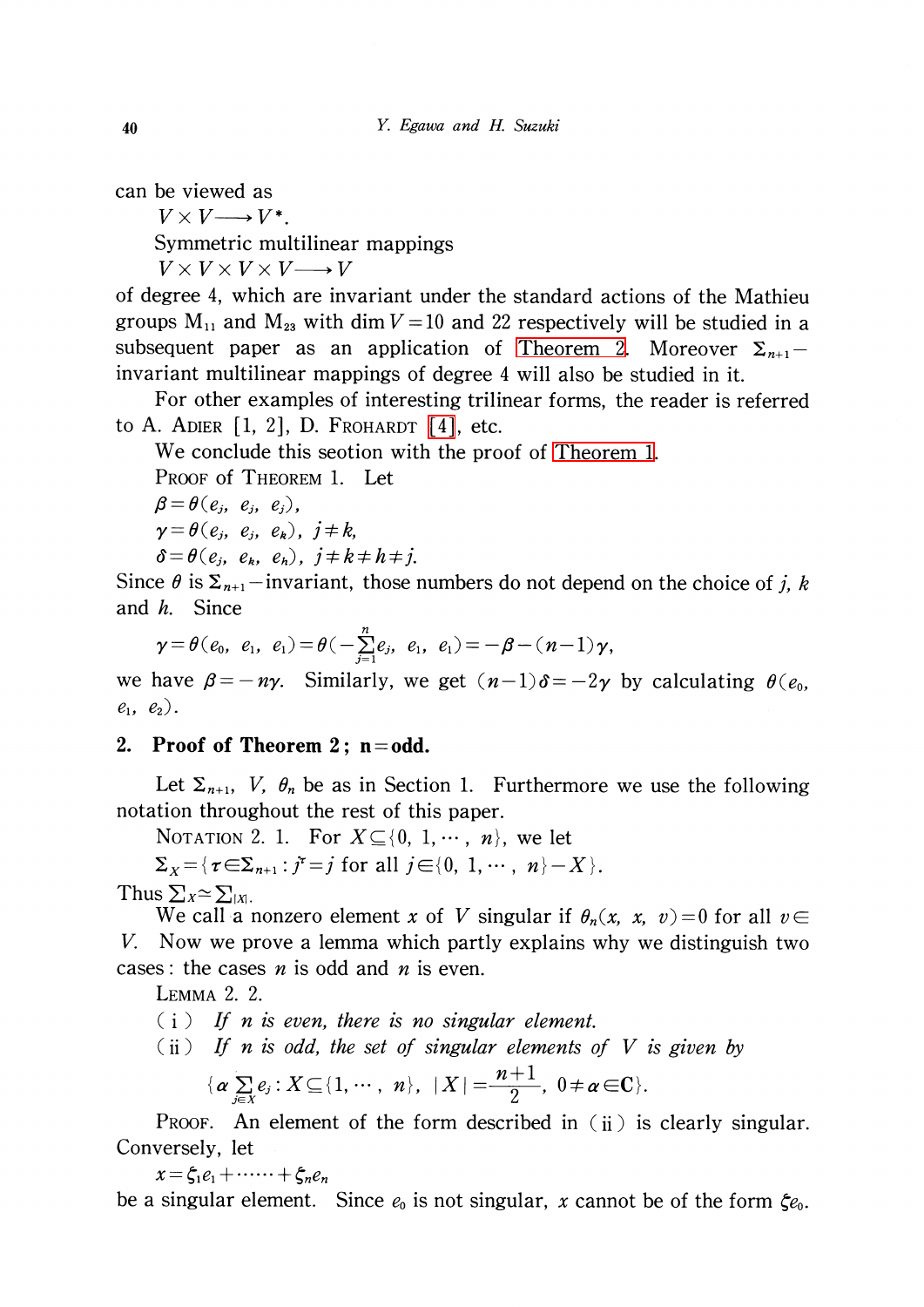Therefore the  $\zeta_{j}$  are not all equal. We may assume  $\zeta_{1}\neq\zeta_{2}$ . From  $\theta_{n}(x, x,$  $e_{i}$ ) = 0, we get

 $(n+1)^{2}\xi_{j}^{2}-2(n+1)\beta\xi_{j}-(n+1)\gamma+2\beta^{2}=0, 1\leq j\leq n$ , where  $\beta=\xi_{1}+\cdots+\xi_{n}$  $\zeta_{n}$  and  $\gamma=\zeta_{1}^{2}+\cdots+\zeta_{n}^{2}$ . Thus each  $\zeta_{j}$  may be regarded as a solution to the quadratic equation (1). Since  $\zeta_{1}\neq\zeta_{2}$ , each  $\zeta_{j}$  is equal to  $\zeta_{1}$  or  $\zeta_{2}$ . For each  $k=1, 2$ , let  $a_{k}$  be the number of the indices j for which  $\zeta_{j}=\zeta_{k}$ . Then subtracting (1) for  $j=2$  from (1) for  $j=1$ . we get

 $(n+1)(\zeta_{1}+\zeta_{2})=2(a_{1}\zeta_{1}+a_{2}\zeta_{2}).$ 

Substituting this in (1) yields

 $(n+1)(\zeta_{1}^{2}+\zeta_{2}^{2})=2(a_{1}\zeta_{1}^{2}+a_{2}\zeta_{2}^{2}).$ 

Now a straightforward calculation shows that either

 $\zeta_{1}=0$  and  $a_{2}=(n+1)/2$  or  $\zeta_{2}=0$  and  $a_{1}=(n+1)/2$ .

We first settle the case  $n=3$ .

<span id="page-2-0"></span>LEMMA 2. 3. Aut $\theta_{3}$  is given by the semidirect product of

 $E=\langle\tau\in GL(V) : f_{j}^{\tau}=\alpha_{j}f_{j}, j=1,2,3\ ; \alpha_{1}\alpha_{2}\alpha_{3}=1\rangle$  by  $\sum_{\{1,2,3\}}$  where  $f_{1}=e_{2}+e_{3}$ ,  $f_{2}=e_{1}+e_{3}$ ,  $f_{3}=e_{1}+e_{2}$ .

Proof. Since  $\theta_{3}(f_{1}, f_{2}, f_{3}) \neq 0$ , this follows immediately from LEMMA 2. 2. (ii).

REMARK. If we define a subgroup F of the above E by  $\sum_{\{1,2,3\}}$ .  $F=\langle\tau\in E:f_{j}^{\tau}=\pm f_{j}, j=1,2,3\rangle\cong\mathbf{Z}_{2}\times\mathbf{Z}_{2} .$ 

then our original  $\Sigma_{4}$  can be described as the semidirect product of F by  $\sum_{\{1,2,3\}}$ 

In the remainder of this section, we assume  $n=2m-1$  is odd,  $m\geq 3$ , and use the following notation.

NOTATION 2. 4.

(i) Let  $\mathcal P$  denote the set of subsets of  $\{1, \cdots, n\}$  of cardinality m.

(ii) If  $(\Sigma_{j\in \mathcal{X}}e_{j})^{\tau}=\alpha(\Sigma_{j\in \mathcal{Y}}e_{j})$  for X

and  $\tau{\in}Aut\theta_{n}$ , we write

 $Y = X^{(\tau)}$  and  $\alpha = \lambda(X, \tau)$ .

Note that if  $\tau\in\Sigma_{n+1}-\Sigma_{\{1,\ldots,n\}}$ , then  $X^{(\tau)}$  is not the same as the usual  $X^{\tau} = \{j^{\tau} : j \in X\}.$ 

(iii) For  $\mathcal{H}$  and  $\tau\in \text{Aut}\theta_{n}$ , let

 $\mathscr{H}^{(\tau)}\!=\!\{X^{(\tau)} : X\!\in \!\mathscr{H}\}.$ 

(iv) Let  $M = \{1, \cdots, m\}$ ,  $N = \{m, m+1, \cdots, n\}$ .

(v) Let  $\mathcal{Q}=\{X\in \mathcal{P}:|X\cap M|=m-1.\}$ 

(vi) For each  $1\leq j\leq m$ , let

 $\mathscr{Q}^{j}=\{X\in \mathscr{Q}:\{j\}=M-X\}$ .

For each  $m+1\leq j\leq n$ , let

 $\mathcal{O}_{j}=\{X\in \mathcal{O} : \{j\}=X-M\}$ .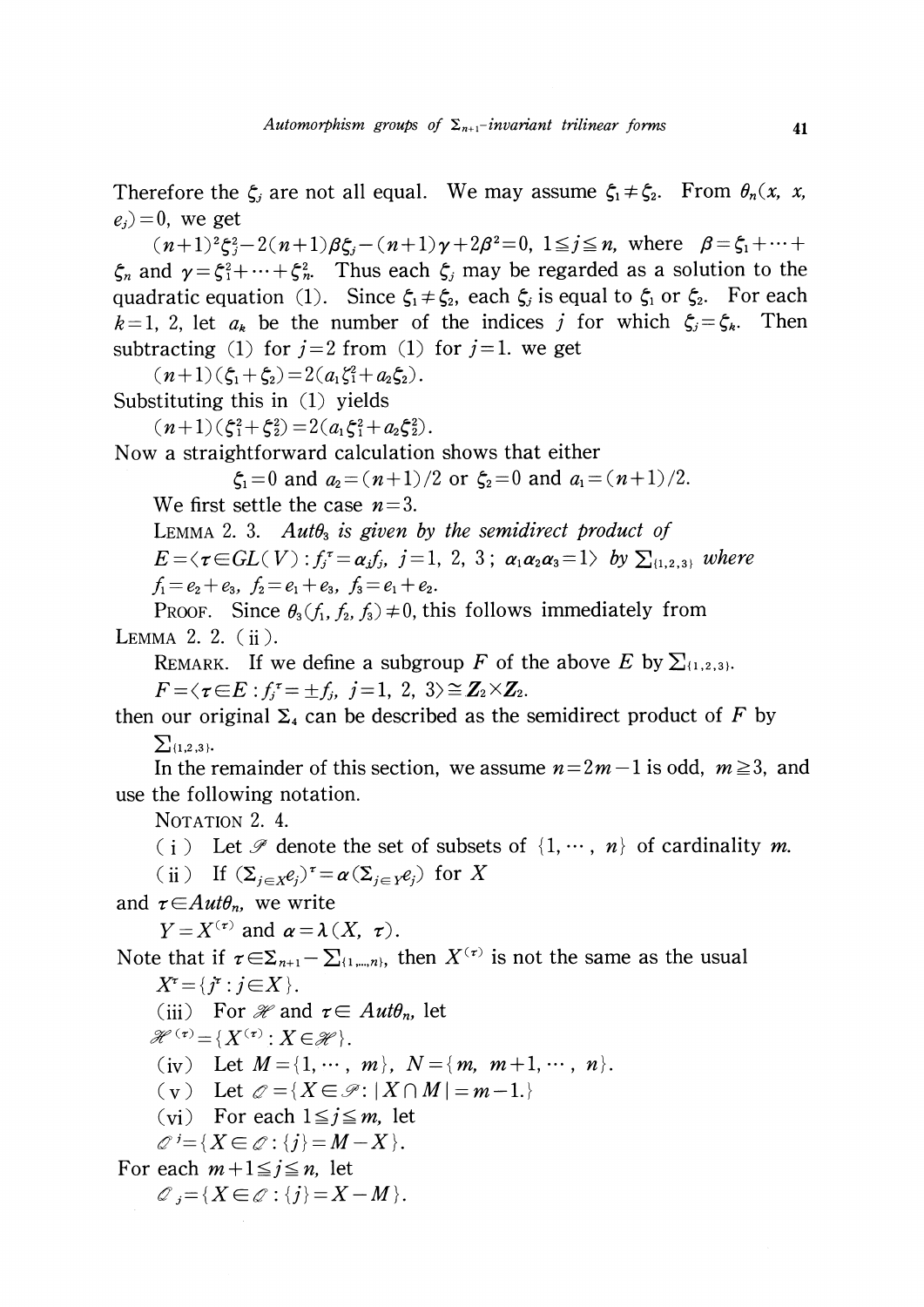We begin with the following lemma.

LEMMA 2. 5. Let X,  $Y \in \mathcal{P}$  with  $X \neq Y$  and  $\alpha \neq 0$ .

(i) If  $|X\cap Y| \neq 1$ , then there exists a singular element x such that  $x \notin \leq \sum_{i\in X}e_{j},\sum_{i\in V}e_{j}$ 

and such that

$$
(\alpha \sum_{j \in X} e_j) - (\alpha \sum_{j \in Y} e_j) + x
$$

is also singular.

(ii) If  $|X \cap Y|=1$ , there is no such x.

PROOF. If  $|X\cap Y|\neq 1$ , we can choose  $A\in \mathcal{S}$  so that  $|A\cap Y|=m-1$ ,  $A\nsubseteq X\cup Y$  and  $A\nsubseteq X\cap Y$ . Thus if we let  $x=\alpha\Sigma_{j\in A}e_{j}$ , this x has the required properties. Now assume  $|X\cap Y|=1$ , and let  $x=\beta\Sigma_{j\in B} e_{j}$  be a singular element for which

 $(\alpha\sum_{j\in Y}e_{j})-(\alpha\sum_{j\in Y}e_{j})+x$ 

is also of the form  $\gamma\Sigma_{j\in C}e_{j}$ ,  $C\in\mathscr{P}$ ,  $\gamma\neq 0$ . Since  $B\!\not\supseteq\!\! X\cup Y$ ,  $\gamma$  must be equal to  $\alpha$  or  $-\alpha$ . Hence x is forced to be equal to  $\alpha\Sigma_{j\in \mathcal{X}} e_j$  or  $-\alpha\Sigma_{j\in \mathcal{X}} e_j$ . . Thus (ii) is proved.

A similar argument yields the following two lemmas.

LEMMA 2. 6. Let X,  $Y \in \mathcal{P}$  with  $X \neq Y$  and  $\alpha \neq 0$ .

(i) If  $|X\cap Y| \neq m-1$ , then there exists a singular element x such that

 $x \notin \langle \sum_{i\in V}e_{j},\sum_{j\in V}e_{j}\rangle$ 

and such that

$$
(\alpha \sum_{j \in X} e_j) - (\alpha \sum_{j \in Y} e_j) + x
$$

is also singular.

(ii) If  $|X \cap Y|=m-1$ , there is no such x.

LEMMA 2. 7. Let X,  $Y\in \mathscr{P}$  with  $X\neq Y$  and  $0\neq\alpha\neq\pm\beta\neq 0$ . . Then there is no singular element x such that

$$
x \in \langle \sum_{j \in X} e_j, \sum_{j \in Y} e_j \rangle
$$

and such that

$$
(\alpha \sum_{j \in X} e_j) - (\alpha \sum_{j \in Y} e_j) + x
$$

is also singular.

Combining LEMMAS 2. 5, 2. <sup>6</sup> and 2. 7, we get:

LEMMA 2.8. Let X,  $Y \in \mathscr{P}$  with  $|X \cap Y|=m-1$  and let  $\tau \in Aut\theta_{n}$ . Then one of the following holds: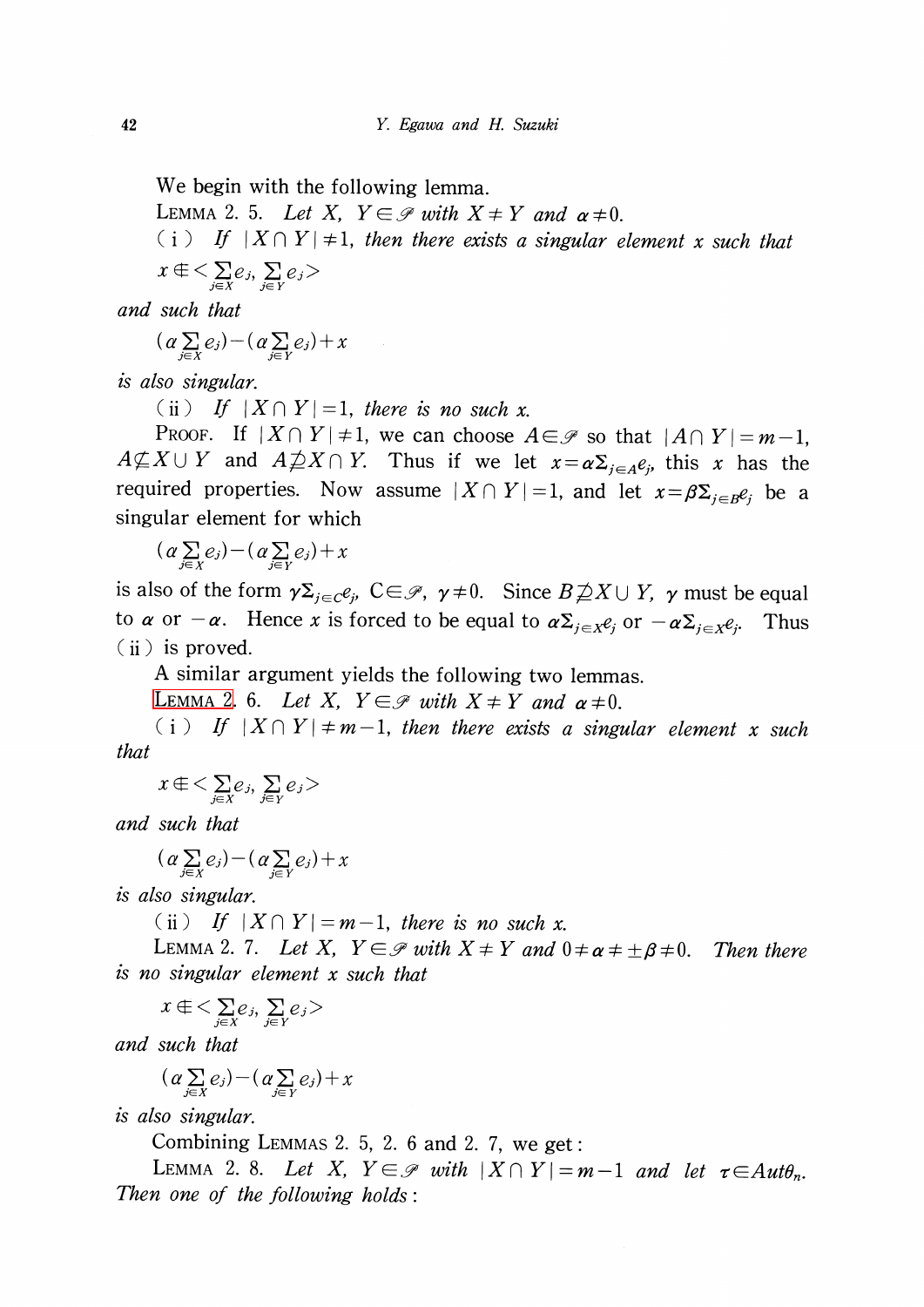(i)  $|X^{(\tau)} \cap Y^{(\tau)}| = m=1$  and  $\lambda(X, \tau)=\lambda(Y, \tau)$ ; or

(ii)  $|X^{(\tau)} \cap Y^{(\tau)}| = 1$  and  $\lambda(X, \tau)=-\lambda(Y, \tau)$ .

COROLLARY 2. 9. Let X, Y.  $Z\in \mathscr{P}$  with  $|X\cap Y|=|X\cap Z|=|Y\cap Z|=$  $m-1$  and let  $\tau\in Aut\theta_{n}$ . If  $|X^{(\tau)}\cap Y^{(\tau)}|=1$ , then either  $|X^{(\tau)}\cap Z^{(\tau)}|=m-1$ and  $|Y^{(\tau)}\cap Z^{(\tau)}|=1$  or  $|X^{(\tau)}\cap Z^{(\tau)}|=1$  and  $|X^{(\tau)}\cap Z^{(\tau)}|=m-1$ .

PROOF. The condition  $|X^{(\tau)} \cap Y^{(\tau)}|=1$  implies  $\lambda(X, \tau)=-\lambda ( Y, \tau )$ , and so  $\lambda(Z, \tau)$  is equal to one of  $\lambda(X, \tau)$  or  $\lambda(Y, \tau)$ .

Now let  $\tau$  be an arbitrary element of  $Aut\theta_n$ . We want to show  $\tau\in$  $H = \langle \omega I \rangle \times \Sigma_{n+1}$ . For this purpose, it suffices to show  $H\tau H\cap H\neq\phi$ .

LEMMA 2. 10. There exist  $\sigma$ ,  $\sigma'\in\Sigma_{n+1}$  such that  $M^{(\sigma\tau\sigma')}=M$  and  $\mathscr{Q}^{(\sigma\tau\sigma')}=$  $\mathscr{Q}$ 

PROOF. If  $|A^{(\tau)} \cap B^{(\tau)}| = m-1$  for all A,  $B \in \mathcal{P}$  with  $|A \cap B| = m-1$ , we simply let  $\sigma=\sigma'=I$ . Thus assume there exist A,  $B\in \mathcal{P}$  such that  $|A\cap$  $B|=m-1$  and  $|A^{(\tau)}\cap B^{(\tau)}|=1$ . Choose  $C\in \mathcal{P}$  so that  $A\cap C=B\cap C=A\cap \mathcal{P}$ B. By COROLLARY 2. 9,  $|A^{(\tau)}\cap C^{(\tau)}|=1$  or  $|B^{(\tau)}\cap C^{(\tau)}|=1$ . We may assume  $|A^{(\tau)}\cap C^{(\tau)}|=1$ . Now let X be an arbitrary element of  $\mathscr{P}$  such that  $A\cap X=A\cap B$ . We want to show  $|A^{(\tau)}\cap X^{(\tau)}|=1$ . Suppose  $|A^{(\tau)}\cap X^{(\tau)}|$  $=m-1.$  Then  $|B^{(\tau)}\cap X^{(\tau)}|=|C^{(\tau)}\cap X^{(\tau)}|=1$  by COROLLARY 2. 9. But the element of  $X^{(\tau)}-A^{(\tau)}$  is contained in both  $B^{(\tau)}$  and  $C^{(\tau)}$ , and  $A^{(\tau)}\cap X^{(\tau)}$ contains at least one of  $A^{(\tau)}\cap B^{(\tau)}$  or  $A^{(\tau)}\cap C^{(\tau)}$ . This is absurd. Thus  $|A^{(\tau)} \cap X^{(\tau)}|=1$ . Now let k be the unique element of  $A^{(\tau)}$  that is not contained in any of  $X^{(\tau)}$  with  $A\cap X=A\cap B$ . Choose  $\sigma\in\Sigma_{\{1,\dots,m\}}$  so that  $M^{\sigma}=A$  and  $\{1, \cdots, m-1\}^{\sigma}=A\cap B$ . Choose  $\sigma''\in\Sigma_{\{1, \cdots, n\}}$  so that  $(A^{(\tau)})^{\sigma''}$  $N = N$  and  $k^{\sigma''}=m$ . Let  $\tau'=\sigma\tau\sigma''$ . Then  $M^{(\tau)}=N$ , and  $N-\bigcup_{x\in\sigma\tau}X^{(\tau')}=N$  $\{m\}$ .

We separate the next point of the proof as a sublemma.

SUBLEMMA 2. 11. If  $D\in \mathcal{Q}-\mathcal{Q}^m$  and  $|N\cap D^{(\tau)}|=m-1$ , then  $m\in D^{(\tau)}$ 

PROOF. Suppose  $m \notin D^{(\tau)}$ . Then  $N \cap D^{(\tau)} = \{m+1, m+2, \cdots, n\}$ . Choose  $X\in \mathcal{Q}^{m}$  so that  $|X\cap D|=m-1$ . By Corollary 3. 9,  $|X^{(\tau)}\cap D^{(\tau)}|=$ 1. But the element of  $D^{(\tau)}-N$  is contained in  $X^{(\tau)}$ , and the element of  $X^{(\tau)} \cap N$  is contained in  $D^{(\tau)}$ . This is a contradiction.

We now return to the proof of the lemma. We want to show that  $|N\cap$  $Y^{(\tau )}|=m-1$  for all  $Y\in \mathcal{Q}-\mathcal{Q}^m$ . By way of contradiction, suppose there exists  $Y\in \mathcal{Q}-\mathcal{Q}^{m}$  such that  $|N\cap Y^{(\tau)}|=1$ . Choose  $D\in \mathcal{Q}-\mathcal{Q}^{m}$  so that M  $\cap Y=M\cap D=Y\cap D.$  Since  $\{ Z\in \mathscr{P}:|N\cap Z|=1\}=\{X^{(\tau)}: X\in \mathscr{Q}^{m}\}\cup\{M\},$  $Y^{(\tau)}$  is forced to coincide with M and  $|N\cap D^{(\tau)}|$  cannot be equal to 1.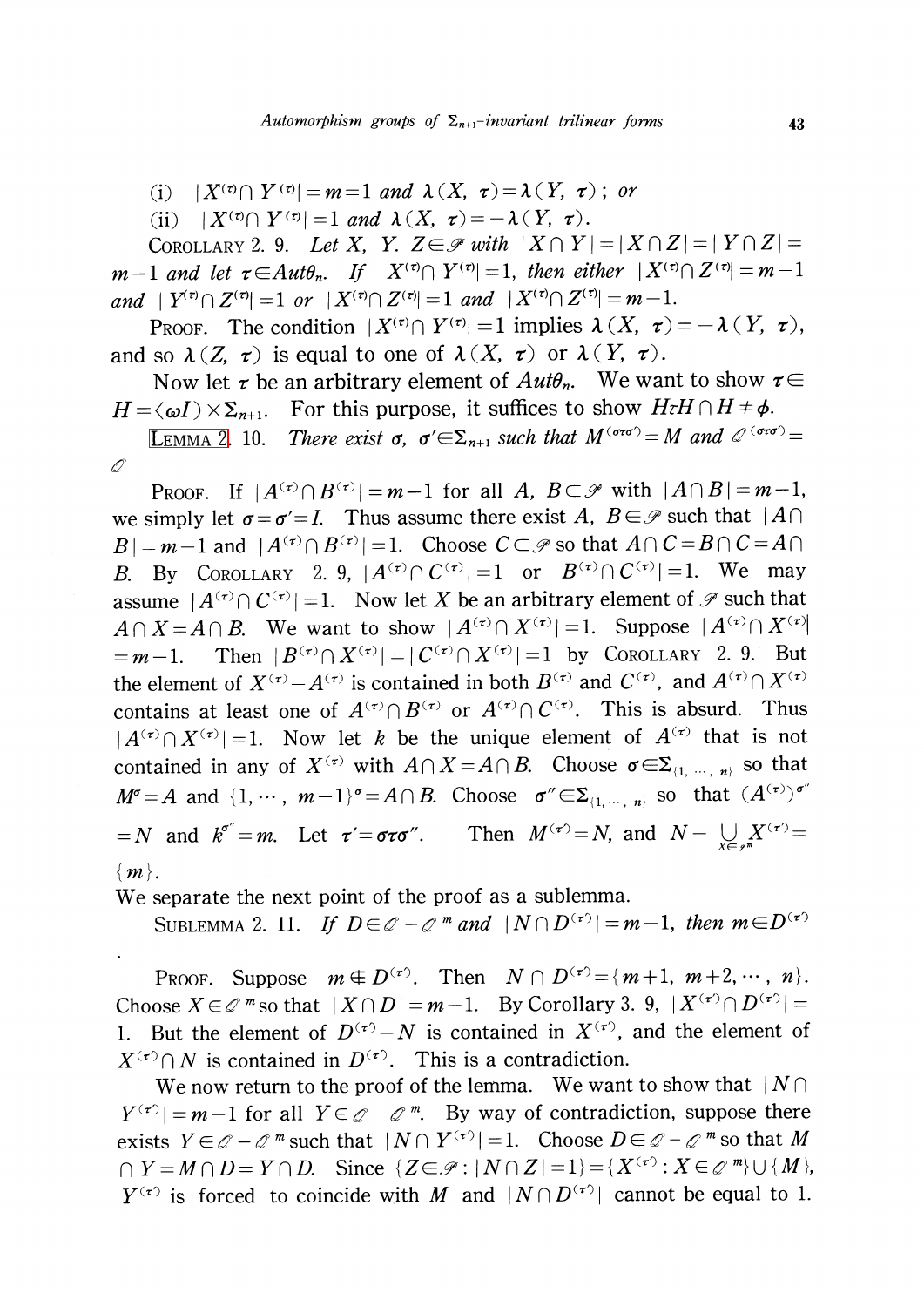Therefore  $|N\cap D^{(\tau)}|=m-1$ , and so  $m\in D^{(\tau)}$  by the above sublemma. Also  $|Y^{(\tau)} \cap D^{(\tau)}|=1$  by COROLLARY 2. 9. But both m and the element of  $D^{(\tau)}-N$  is contained in  $Y^{(\tau)}\cap D^{(\tau)}$ , which is absurd. Thus it is shown that  $|Y^{(\tau)}\cap N|=m-1$  and  $m\in Y^{(\tau)}$  for all  $Y\in \mathcal{O}-\mathcal{O}^{m}$  and that  $|X^{(\tau)}\cap N|=1$ and  $m\in X^{(\tau')}$  for all  $X\in \mathcal{Q}^{m}$ . Hence if we let  $\sigma'=\sigma^{r}(0m)$ , where  $(0m)$ denotes the transposition of  $\Sigma_{n+1}$  that permutes 0 and m, then the conditions of the lemma are satisfied.

Now let  $\tau'=\sigma\tau\sigma'$  with  $\sigma$  and  $\sigma'$  as in the lemma. Let II be the set of those subsets of  $\mathscr{Q}$  the intersection of any two distinct elements of which has cardinality  $m-1$ , and  $\Pi^{*}$  be the set of maximal elements of  $\Pi$  under inclusion. Then

 $\Pi^{*}=\{\mathscr{Q}^{i} : 1\leq j\leq m\}\cup\{\mathscr{Q}_{j}:m+1\leq j\leq n\}$ . On the other hand,  $\lambda(X, \tau') = \lambda(M, \tau')$  for all X by [Lemma](#page-2-0) 2. 8, whence  $|X^{(\tau)} \cap Y^{(\tau')}|=m-1$  for all X,  $Y\in \mathcal{Q}$  with  $|X\cap Y|=m-1$ . Therefore  $\mathscr{H}^{(\tau)}\in\Pi^{*}$  for all  $\mathscr{H}\in\Pi^{*}$ . Hence there exist

 $\pi\!\in\!\Sigma_{M}$  and  $\rho\!\in\!\Sigma_{\{m+1,m+2\cdots,n\}}$ 

such that

 $(\mathbb{Q}^{\mathbf{k}})^{\tau'}=\mathbb{Q}^{\mathbf{k}^{\pi}}$  for all  $1\leq k\leq m$ and

 $(\mathcal{O}_{k})^{\tau'}=\mathcal{O}_{k^{p}}$  for all  $m+1\leq k\leq n$ . Thus if we let  $\tau''=\tau'(\pi\rho)^{-1}$ , then

 $(\sum_{j\in X}e_{j})^{\tau''}=\lambda(M, \tau')\sum_{j\in Y}e_{X}$ 

for all  $X\in \mathcal{Q}$  and for  $X=M$ . Since

 $V = \langle \sum_{i \in X}e_{j} : X \in \{M\} \cup \mathscr{O} \rangle,$ 

 $\tau''=\lambda(M, \tau')I$ . This also implies  $\lambda(M, \tau')^{3}=1$ , whence  $\tau''\!=\!\sigma\tau\sigma'(\pi\!\rho)^{-1}\!\!\in\!\!H$ .

As is remarked immediately before [Lemma](#page-2-0) 2. 10, this completes the proof of THEOREM 2 for odd n.

### 2. Proof of Theorem 2; n=even.

Throughout this section, we assume  $n$  is even.

As is proved in LEMMA 2. 2. $(i)$ , there is no singular element. Therefore  $Aut\theta_{n}$  is finite by [6, THEOREM B]. We prove THEOREM 2 by induction on *n*. We first settle the case  $n=2$ .

<span id="page-5-0"></span>Lemma 3. 1.  $Ant\theta_{2}=\langle\omega I\rangle\times\Sigma_{3}$ . PROOF. Since  $\{x\in V : \langle v:\theta_{2}(x, v, v)=0\rangle\neq V\}$  $=\{\alpha((1\pm\sqrt{3}i)e_{1}+2e_{2}) : \alpha\neq 0\},\}$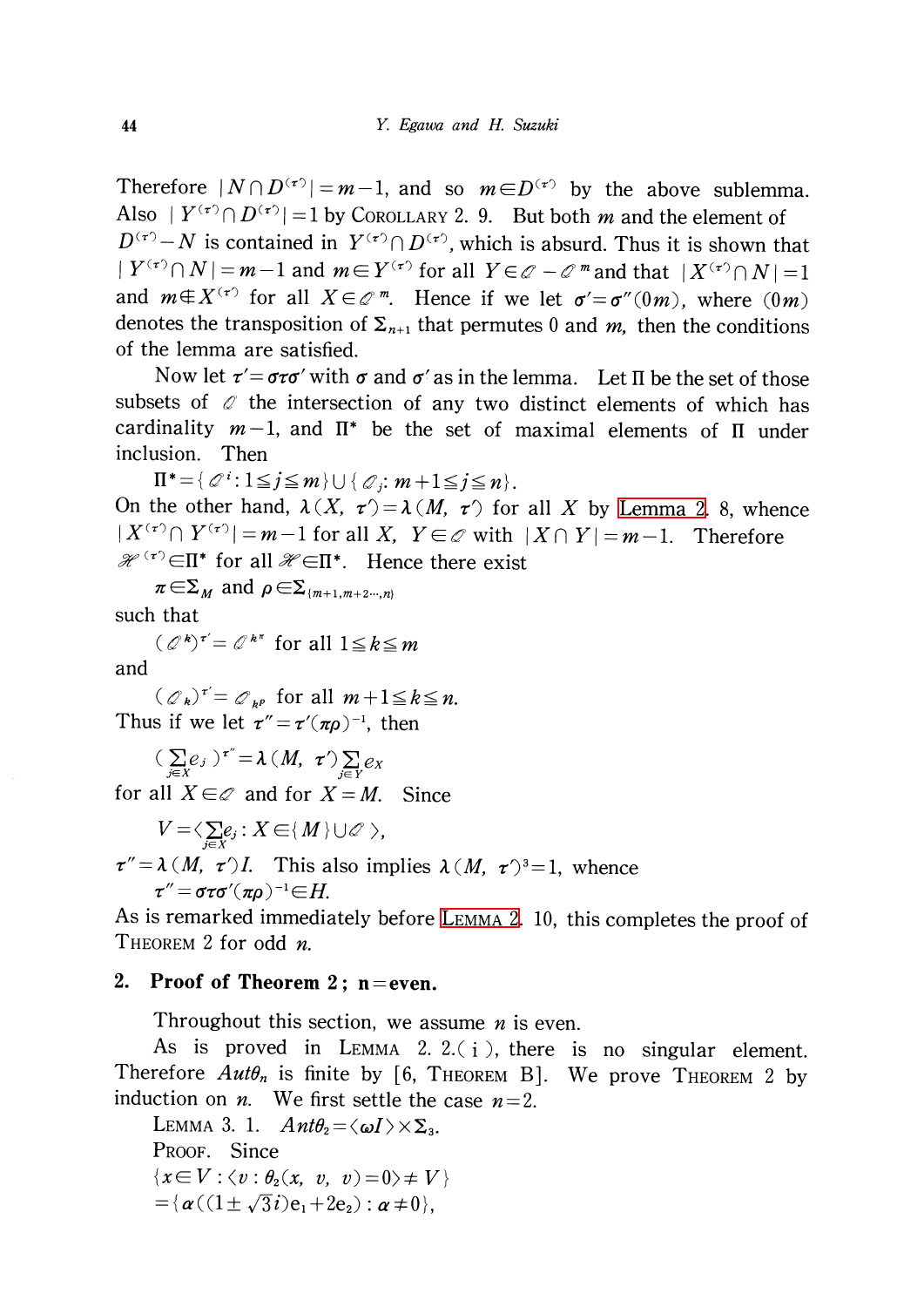$Aut\theta_{2}$  is isomorphic to a semiderect product of  $\textbf{Z}_{3}\times \textbf{Z}_{3}$  by  $\textbf{Z}_{2}.$  This proves the lemma.

We now state for completeness a theorem due to H. BENDER [\[3\],](#page-8-0) which is essential to our proof.

THEOREM. Let H be a subgroup of even order of a finite group G, and let S be a Sylow 2-subgroup of H. Let  $O(G)$  denote the maximal normal odd order subgroup of G. Assume that  $N_{G}(S) \leq H$ , and  $C_{G}(\tau) \leq H$  for all elements  $\tau$  of S of order 2. Then one of the following holds:

 $(i)$   $G=H$ :

 $(iii)$  S is isomorphic to a cyclic group or a generalized quaternion group, and so S possesses a unique element of order 2; or

(iii) There exists a normal subgroup L of G containing  $O(G)$  such that  $|G/L|$  is odd, and  $L/O(G)$  is isomorphic to one of PSL(2, 2<sup>m</sup>), Sz(2<sup>2m-1</sup>) or PSU(3,  $2^{2m}/2^{m}$ ),  $m \geq 2$ . Furthermore  $H=O(G)N_{G}(S)$ , and so, in particular,  $O(G)S$  is normal in H.

Now let  $G=Aut\theta_{n}$  and  $H=\langle\omega I\rangle\times\Sigma_{n+1}$  with  $n\geq4$ . Assuming that [Theorem](#page-0-0) 2 is proved for  $n-2$ , we shall show that G and H satisfy the assumptions of the above theorem.

LEMMA 3. 2. The subgroup

 $C_{G}(e_{0})=\{\sigma{\in}G:e_{0}^{\sigma}=e_{0}\}$ 

is contained in H.

PROOF. Let

 $W=\langle x:\theta_{n}(e_{0},\ e_{0},\ x)=0\rangle=\langle e_{j}-e_{k} : 1\leq j,\ k\leq n\rangle$ . Since  $C_{G}(e_{0})$  stabilizes W, the restriction of  $\theta$  to W is  $C_{G}(e_{0})$ -invariant, and so, in particular, is "isomorphic " to  $\theta_{n-1}$  by [Theorem](#page-0-1) 1, for  $C_{G}(e_{0})\geq\sum_{\{1,\ldots,n\}}$  and the action of  $\Sigma_{\{1,\ldots,n\}}$  on W is natural. Since  $C_{C_{G}(e_{0})}(W)=C_{G}(V)=\langle I\rangle ,$ this means that  $C_{G}(e_{0})$  is isomorphic to a subgroup of  $Aut\theta_{n-1}$ . Also note

that an element  $\sigma\in G$  such that  $x^{\sigma}=\omega x$  for all  $x\in W$  cannot belong to  $C_{G}(e_{0})$ 

Hence if  $n \geq 6$ , we conclude from the result of Section 2 that  $C_{G}(e_{0})$  is isomorphic to a subgroup of  $\Sigma_{n}$ . If  $n=4$ , let  $f_{1}$ ,  $f_{2}$ ,  $f_{3}$  be elements of W which correspond to the  $f_{j}$  in LEMMA 2. 2. Since  $\theta_{4}(f_{j}, f_{j}, e_{0})\neq 0$ , each of the  $\alpha_{j}$  in the description of E in LEMMA 2. 2 must be equal to 1 or -1. Hence by the remark following LEMMA 2. 2,  $C_{G}(e_{0})$  is isomorphic to a subgroup of  $\Sigma_{4}$ in this case as well. Thus  $C_{G}(e_{0})=C_{H}(e_{0})\leq H$  as desired.

LEMMA 3. 3.  $C_{G}((12))\leq H$ , where (12) denotes the transposition which permutes <sup>1</sup> and 2.

PROOF. Let  
\n
$$
U = \langle x \in V : x^{(12)} = x \rangle = \langle e_1 + e_2, e_0 - e_j : j \ge 3 \rangle.
$$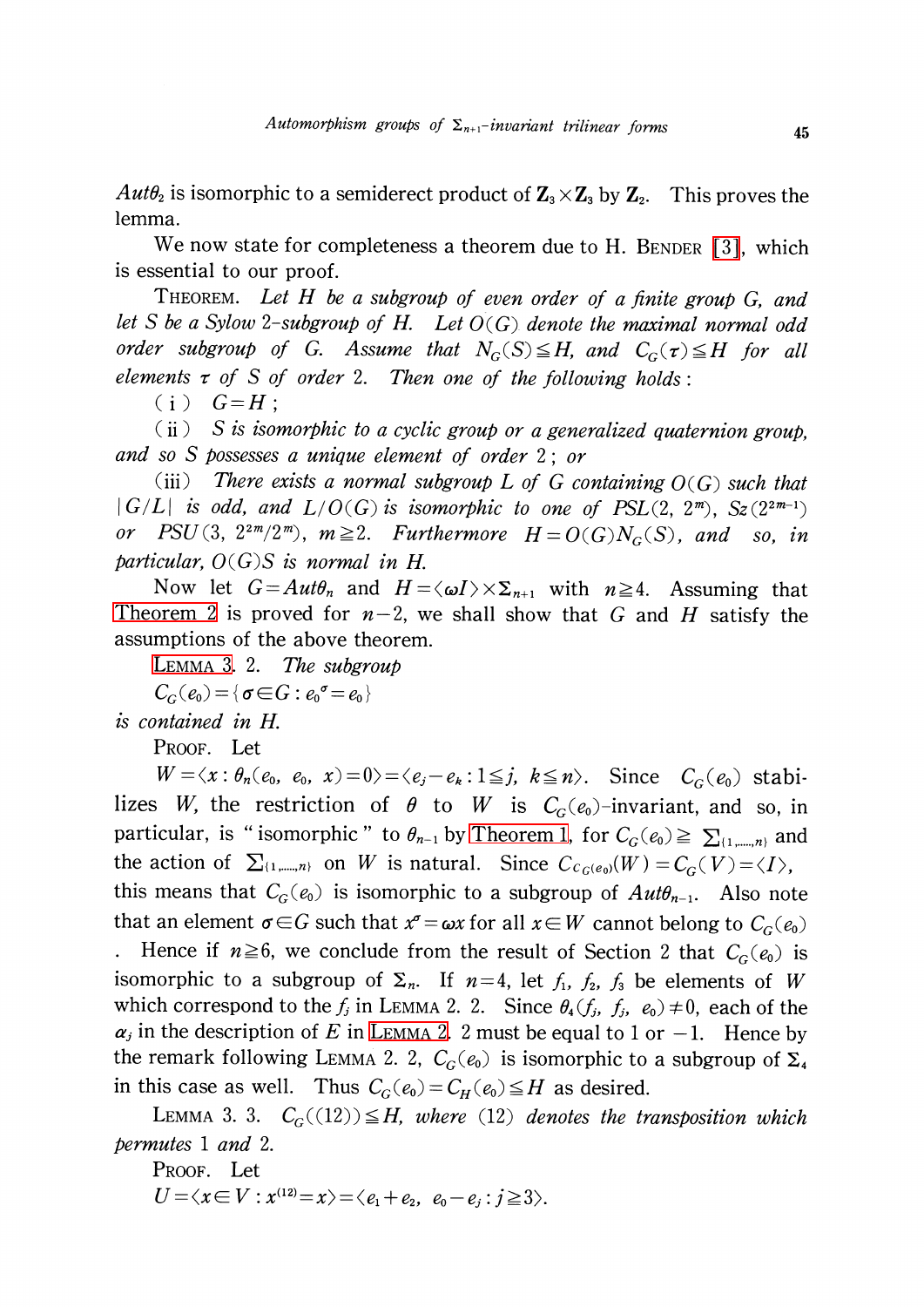Let

$$
W = \langle x \in U : \theta_n(e_1 - e_2, e_1 - e_2, x) = 0 \rangle
$$
  
=  $\langle e_0 - e_j : j \ge 3 \rangle$ .

Since  $\langle e_{1}-e_{2}\rangle=\langle x\in V:x^{(12)}=-x\rangle, C_{G}((12))$  stabilizes W. Hence an argument similar to the one used in LEMMA 3. <sup>2</sup> with the induction hypothesis in place of the result of Section 2 shows that  $C_{G}((12))/C_{C_{G}((12))}(W)$  is isomorphic to a subgroup of  $\mathbf{Z}_3\times\mathbf{Z}_{n+1}$ . Thus it suffices to prove  $C_{C_G((12))}(W)$  $=\langle \langle 12 \rangle \rangle$ .

Let  $\sigma$  be an arbitrary element of  $C_{c_{G^{(\{12\})}}}(W)$ . Since  $\sigma$  stabilizes U, we can write

$$
(e_1+e_2)^{\sigma}-(e_1+e_2)=\pmb{\alpha}\left(e_1+e_2\right)+\sum_{j\geq 3}\pmb{\beta}_j(e_0-e_j).
$$

From

 $\theta((e_{1}+e_{2})^{\sigma}-(e_{1}+e_{2}), e_{0}-e_{k}, e_{0}-e_{k})=0 ,$ we get

 $\sum \beta_{j}=\frac{4\alpha}{n+1} ,\;k\geq 3 . \;\ldots \ldots (2)$ 

If we regard (2) as a simultaneous equation in  $\beta_{j}$ , the determinant of the coefficients is  $(n-3)(-1)^{n-3}\neq 0$ . Thus  $\beta_{3}=\beta_{4}=\cdots=\beta_{n}$ . Since

 $\Sigma_{j\geq 3}(e_{0}-e_{j})=(n-1)e_{0}+(e_{1}+e_{2})$  ,

we have

 $(e_{1}+e_{2})^{\sigma}-(e_{1}+e_{2})=\delta\gamma(e_{1}+e_{2})+\gamma e_{0} ,$ 

where

$$
\gamma = (n-1)\beta_n, \ \ \delta = (1 + ((n+1)(n-3)/4)))/n-1.
$$

Calculating in a similar manner with the roles of  $e_{0}$  and  $e_{3}$  exchanged, we get  $(e_{1}+e_{2})^{\sigma}-(e_{1}+e_{2})=\delta\gamma(e_{1}+e_{2})+\gamma e_{3}.$ 

Therefore  $\gamma=0$ , whence  $(e_{1}+e_{2})^{\sigma}=e_{1}+e_{2}$ . Since  $\sigma$  stabilizes  $\langle e_{1}-e_{2}\rangle$ , we also get  $(e_{1}-e_{2})^{\sigma}=\pm(e_{1}-e_{2})$  by calculating

 $\theta_{n}((e_{1}+e_{2})^{\sigma}, (e_{1}-e_{2})^{\sigma}, (e_{1}-e_{2})^{\sigma}).$ 

Hence  $\sigma \in \langle (12) \rangle$ , proving the lemma.

LEMMA 3. 4. If  $\tau$  is an element of order 2 of H,  $C_{G}(\tau)\leq H$ .

PROOF. By taking a suitable conjugate in  $H$ , we may assume

 $\tau=(12)(34)\cdots(2k-1,2k)$  ,  $k\leq n/2$  .

Since  $C_{G}(\tau)$  stabilizes

 $W\!=\!<\!\!x\!\in V : x^{\!\tau}\!=\!x\!\!\succ$  ,

 $C_{G}(\tau)$  normalizes  $P=C_{C_{G}(\tau)}(W)$ . Since  $e_{0}\in W, P\leq H$  by [Lemma](#page-5-0) 3. 2, and so

 $P=\langle(2i-1,2i) : 1\leq i\leq k\rangle$ .

We observe that each of the elements of P conjugate to  $(12)$  in  $GL(V)$  is of